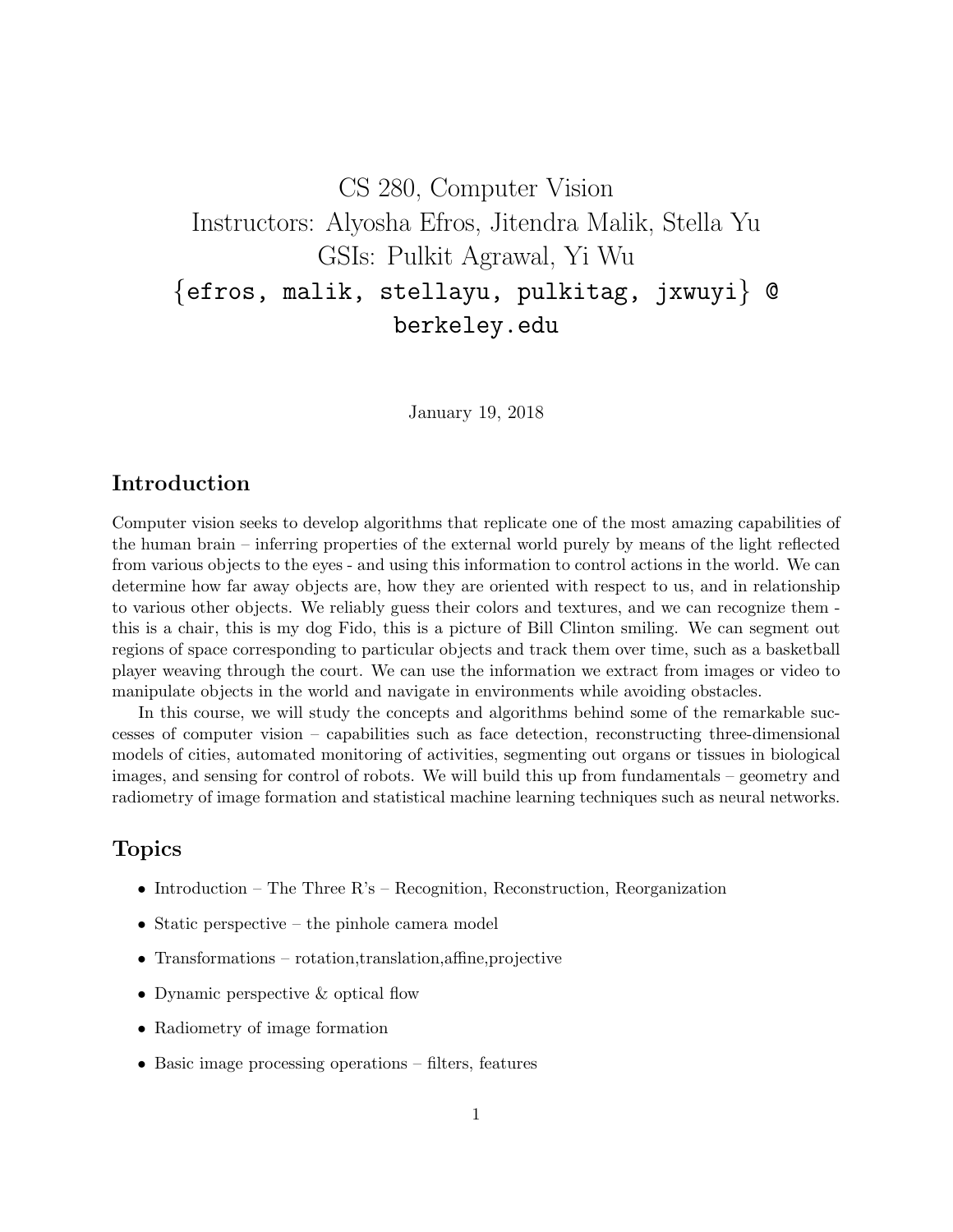- Biological visual processing retina, V1 and beyond
- The feedforward model of visual processing convolutional networks
- Useful patterns for neural networks residuals, dilations, feedback
- 3D reconstruction from multiple images
- Short range and long range correspondence, optical flow
- Large scale reconstruction, SLAM
- Applications in Augmented and Virtual Reality
- Perceptual organization grouping and figure/ground. Objects.
- Contour detection and bottom-up segmentation
- Object Detection and Instance segmentation using region-based CNN and variants
- Inferring shape and spatial layout using learning-based approaches
- Image synthesis
- Perceiving humans pose, activity recognition
- Face recognition
- Visual navigation
- Visual control of manipulation

## Administrivia

The course has a website on  $http://inst.eecs.berkeley.edu/čs280/sp18/(will be live shortly).$ We will use it to post lecture notes, papers to read, homework assignments etc. Piazza will be used for discussions related to the assignments and general announcements.

The course will have a midterm examination and a final project. In addition, there will be 5 or so homework assignments, which will typically involve Matlab/Python programming (you are free to use alternative packages). Matlab runs on all the Instructional Windows and UNIX systems. Instructions and toolkits are described in

```
http://inst.eecs.berkeley.edu/cgi-bin/pub.cgi?file=matlab.help
```
CS280 students can use their existing EECS Windows accounts in EECS instructional labs, and they can request new accounts (for non-majors) or additional access to Instructional resources by following the instructions about 'named' accounts in

http://inst.eecs.berkeley.edu/connecting.html#accounts Students can logon remotely and run it on some of our servers:

http://inst.eecs.berkeley.edu/connecting.html#labs